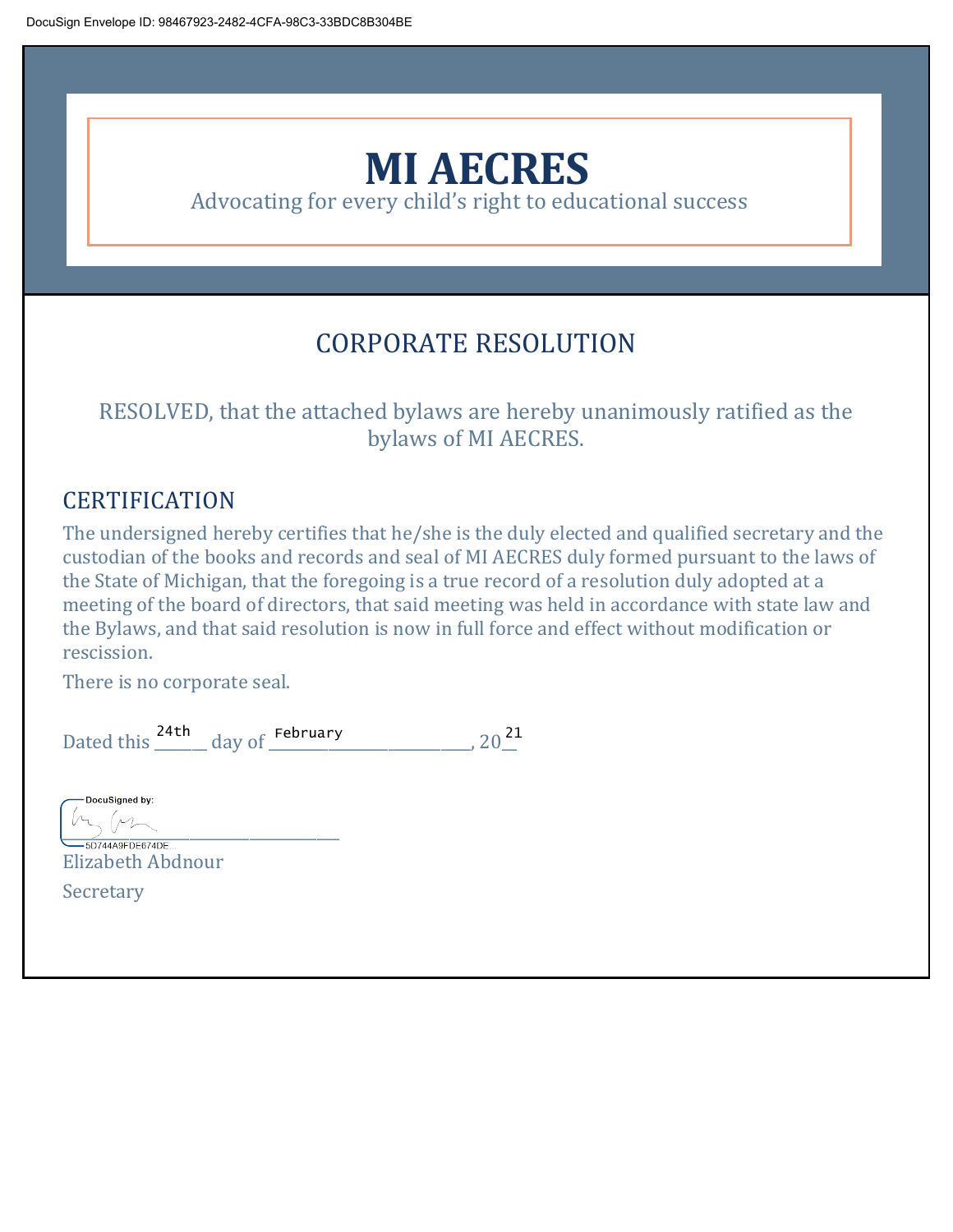# **MI AECRES**

Advocating for every child's right to educational success

# BYLAWS

# TABLE OF CONTENTS

| I. NAME, PURPOSE, AND OFFICE       |                             |                |  |
|------------------------------------|-----------------------------|----------------|--|
| II. MISSION STATEMENT              |                             |                |  |
| III. DIRECTORS                     |                             |                |  |
| IV.                                | <b>DEPARTMENTS</b>          | 3              |  |
| <b>BOARD MEETINGS</b><br>V.        |                             |                |  |
| VI.                                | <b>OFFICERS</b>             | $\overline{4}$ |  |
| VII.                               | <b>RIGHTS OF INSPECTION</b> | 6              |  |
| VIII.                              | FEES AND COMPENSATION       | 6              |  |
| IX.                                | <b>CONFLICT OF INTEREST</b> | 6              |  |
| CORPORATE DOCUMENT PROCEDURE<br>Χ. |                             |                |  |
| XL                                 | <b>INDEMNIFICATION</b>      | $\overline{7}$ |  |
| XL                                 | NON-DISCRIMINATION          | 7              |  |
| XII.                               | TRANSPARENCY                | $\overline{7}$ |  |
| XIII.                              | <b>FISCAL YEAR</b>          | $\overline{7}$ |  |
| XIV.                               | AMENDMENTS                  | $\overline{7}$ |  |
| XV.                                | <b>DISSOLUTION</b>          | 8              |  |
|                                    | <b>CERTIFICATION</b>        |                |  |
|                                    |                             |                |  |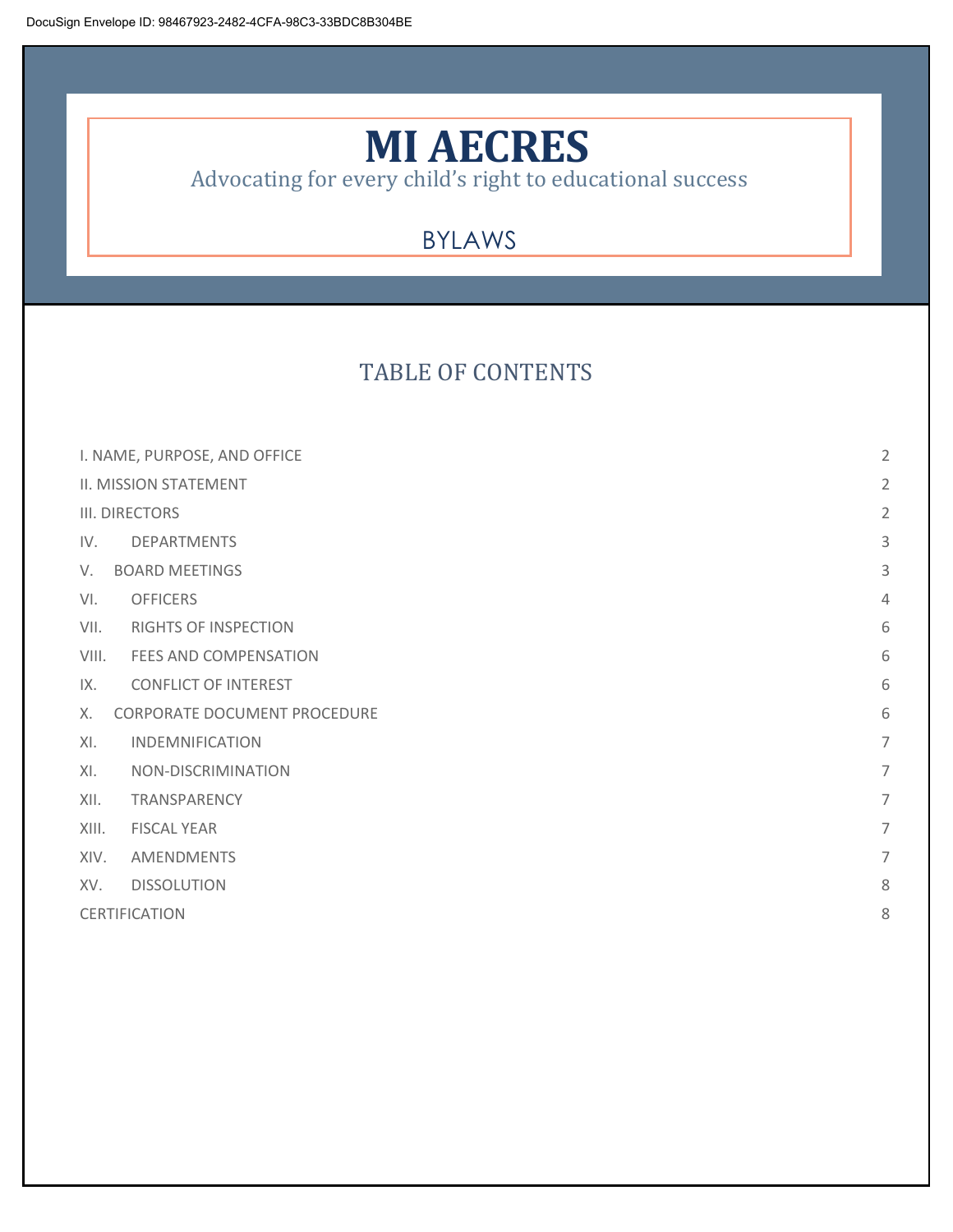## I. NAME, PURPOSE, AND OFFICE

#### 1.01. NAME

The name of the corporation shall be MI AECRES, an acronym for Advocating for Every Child's Right to Educational Success. It shall be a nonprofit corporation incorporated on a non-stock basis under the laws of the State of Michigan.

#### 1.02 PURPOSE

The purpose of the corporation is those charitable, religious, education, and scientific purposes under Section 501(c)(3) of the Internal Revenue Code, or any corresponding federal tax code, with specific focus defending education rights of children and young adults.

#### 1.03. PRINCIPLE OFFICE.

The principle office of the corporation shall be at such place within the state of Michigan as the board of directors may determine from time to time.

#### 1.04 OTHER OFFICES

The board of directors may establish other offices in the state of Michigan.

### II. MISSION STATEMENT

MI AECRES mission is to ensure all children in Michigan receive the quality education they need to thrive, with a particular focus on children with disabilities ages 0-26. Too often, these youth are denied equal access to education and/or are provided sub-par education compared to their non-disabled peers and MI AECRES seeks to change this.

#### III. DIRECTORS

#### 3.01 POWERS

Subject to limitations of applicable law, the Articles and these Bylaws, the activities and affairs of the corporation shall be conducted and all corporate powers shall be exercised by or under the direction of the Board. The Board may delegate the management of the activities of the corporation to any person or persons, a management company, or committees however composed, provided that the activities and affairs of the corporation shall be managed and all corporate powers shall be exercised under the ultimate direction of the Board. Without prejudice to these general powers, but subject to the provisions just stated, it is hereby expressly declared that the Board shall have the following powers in addition to the other powers enumerated in these Bylaws:

(a) To select and remove all the other officers, agents, and employees of the corporation, prescribe qualifications, powers, and duties for them that are not inconsistent with law, the Articles, or these Bylaws, and require from them security or otherwise provide for faithful service.

(b) To conduct, manage, and control the affairs and activities of the corporation and to make such rules and regulations therefor not inconsistent with law, the Articles, or these Bylaws, as they may deem best.

(c) To adopt and use a corporate seal.

(d) To carry on a business at a profit and apply any profit that results from the business activity to any activity in which it may lawfully engage.

#### 3.02 NUMBER OF DIRECTORS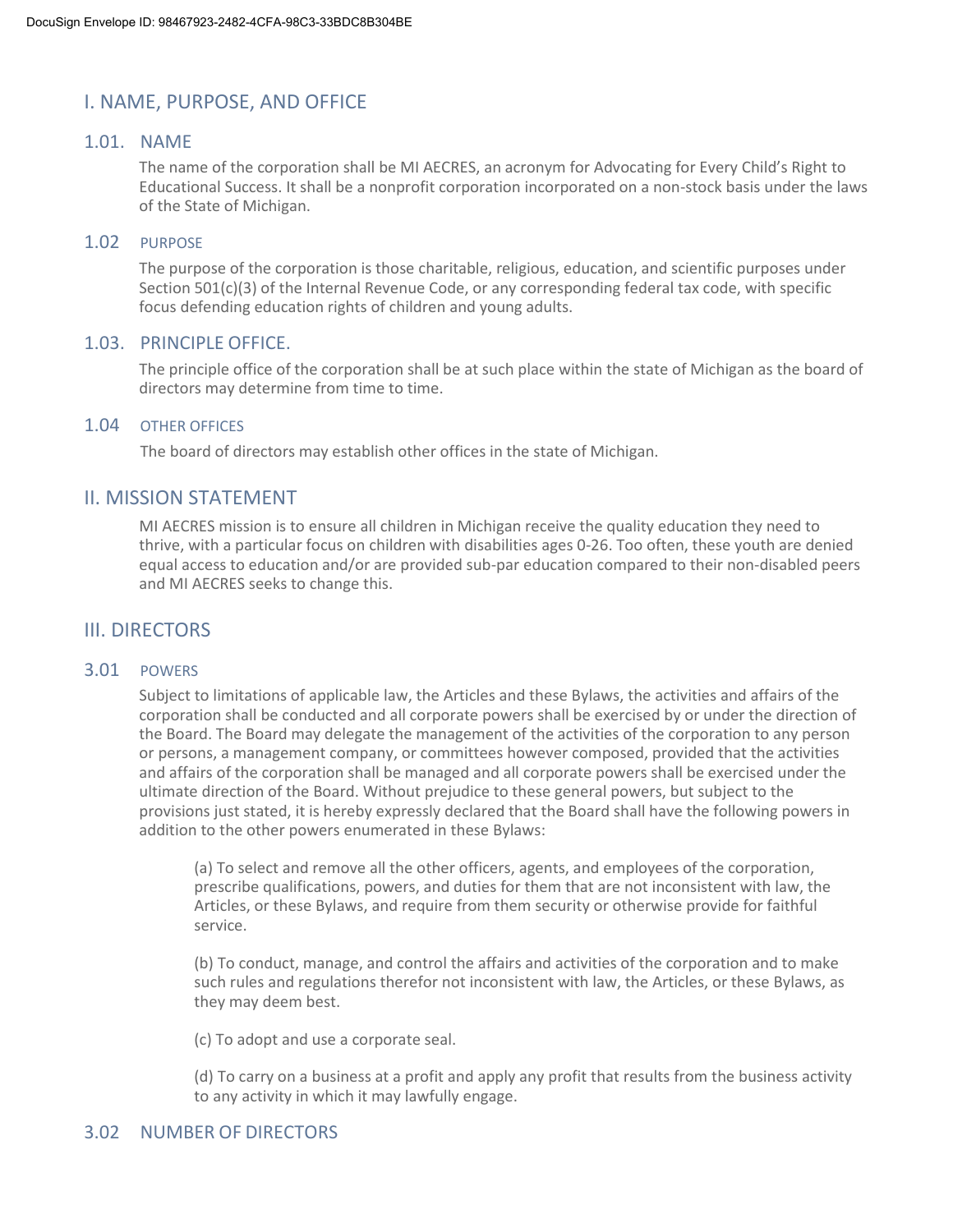There shall be not less than 3 nor more than 9 directors on the board as shall be fixed from time to time by the board of directors.

#### 3.03 TERM OF OFFICE

Each director of the corporation shall hold office until the director's death, resignation, or removal.

#### 3.04 RESIGNATION

Any director may resign at any time by providing written notice to the corporation. The resignation will be effective on receipt of the notice or at a later time designated in the notice. A successor shall be appointed as provided in section 2.06 of the Bylaws.

#### 3.05 REMOVAL

Any director may be removed for cause by the remaining directors on the board by a two-thirds vote.

#### 3.06 VACANCIES

A vacancy on the board may be filled with a person selected by the remaining directors of the board by a majority vote.

#### IV. DEPARTMENTS

To further its mission and purpose, the Board shall permit departments to be formed and chaired by employees of the corporation. These departments may have autonomy over day-to-day tasks. The departments may be created and dissolved by a majority vote of the Board. These Bylaws do not need to be updated or amended upon the creation or dissolution of a department.

The Executive Director(s) may determine when a department should be created, dissolved, or merged, and may provide recommendations for the same to the Board of Directors.

The corporation may provide the following to the departments at the discretion of the Executive Director(s): funding, resources, autonomy, and the ability to conduct its functions.

## V. BOARD MEETINGS

#### 5.01 PLACE OF MEETING

Meetings of the Board shall be held at any place within or without the State of Michigan that has been designated from time to time by the Board. This includes virtual meetings via the use of a videoconferencing or telephone conferencing as designated by the Board, subject to Section 5.06.

#### 5.02 ANNUAL MEETING

An annual meeting shall be held each year during the first calendar quarter. If the annual meeting is not held at that time, the board shall cause the meeting to be held as soon thereafter as is convenient.

#### 5.03 REGULAR MEETINGS

Regular meetings of the Board shall be held with call or notice on dates and at times fixed by the Board.

#### 5.04 SPECIAL MEETINGS

Special meetings of the board may be called by the Executive Director or the President only.

Special meetings of the board shall be at a time and place as determined by those persons authorized to call special meetings. Notice of the time and place of special meetings shall be given to each director in any manner at least three days before the meeting.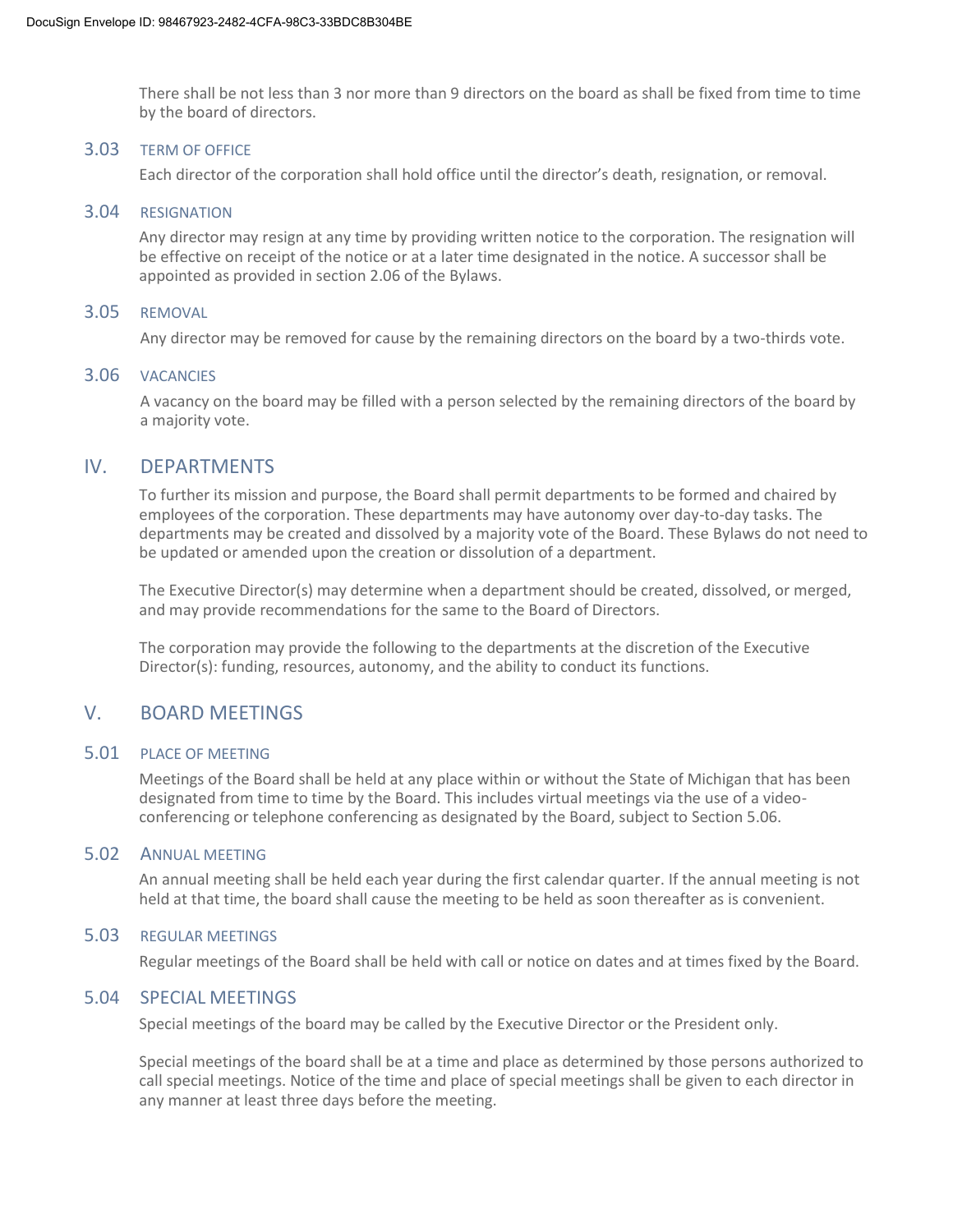Any such notice shall be addressed or delivered to each director at the director's address as shown on the records of the corporation or as may have been given to the corporation by the director for purposes of notice or, if the director's address is not shown on the corporation's records or is not readily ascertainable, at the place where the meetings of the directors are regularly held.

Written notice shall be deemed to have been given at the time it is personally delivered to the recipient or is delivered to a common carrier for transmission, or actually transmitted by the person giving the notice by electronic means, to the recipient. Oral notice shall be deemed to have been given at the time it is communicated, in person or by telephone or wireless, to the recipient or to a person at the office of the recipient who the person giving the notice has reason to believe will promptly communicate it to the receiver.

#### 5.05 QUORUM

A majority of the directors then in office constitutes a quorum for the transaction of any business at any meeting of the board. Actions voted on by a majority of directors present at a meeting where a quorum is present shall constitute authorized actions of the board.

#### 5.06 MEETING BY VIDEO CONFERENCING OR OTHER ELECTRONIC MEANS

Members of the Board may participate in a directors' meeting through use of conference telephone, video screen, communication or electronic transmission by and to the corporation. Participation in a directors' meeting through use of conference telephone or video screen communication constitutes presence in person at that meeting as long as all members participating in the meeting are able to hear one another. Participation in a meeting through the use of electronic transmission by and to the corporation (other than conference telephone and electronic screen communication) constitutes presence in person at that meeting if all of the following apply:

(a) Each member participating in the meeting can communicate with all of the other participating members concurrently;

(b) Each member is provided the means of participating in all matters before the board including, without limitation, the capacity to propose, or to interpose an objection to, a specific action to be taken by the corporation; and

(c) the corporation adopts and implements some means of verifying both of the following:

(i) A person participating in the meeting is a director or other person entitled to participate in the board meeting and

(ii) All actions of, or votes by, the board are taken or cast only by the directors and not by persons who are not directors

#### 5.07 WAIVER OF NOTICE

The attendance of a director at a board meeting shall constitute a waiver of notice of the meeting, except where a director attends a meeting for the express purpose of objecting to the transaction of any business because the meeting is not lawfully called or convened. In addition, the director may submit a signed waiver of notice that shall constitute a waiver of notice of the meeting.

#### 5.08 ACTION WITHOUT MEETING

Any action required or permitted to be taken pursuant to authorization of the board may be taken without a meeting if, before or after the action, all directors consent to the action in writing.

#### VI. OFFICERS

6.01 OFFICERS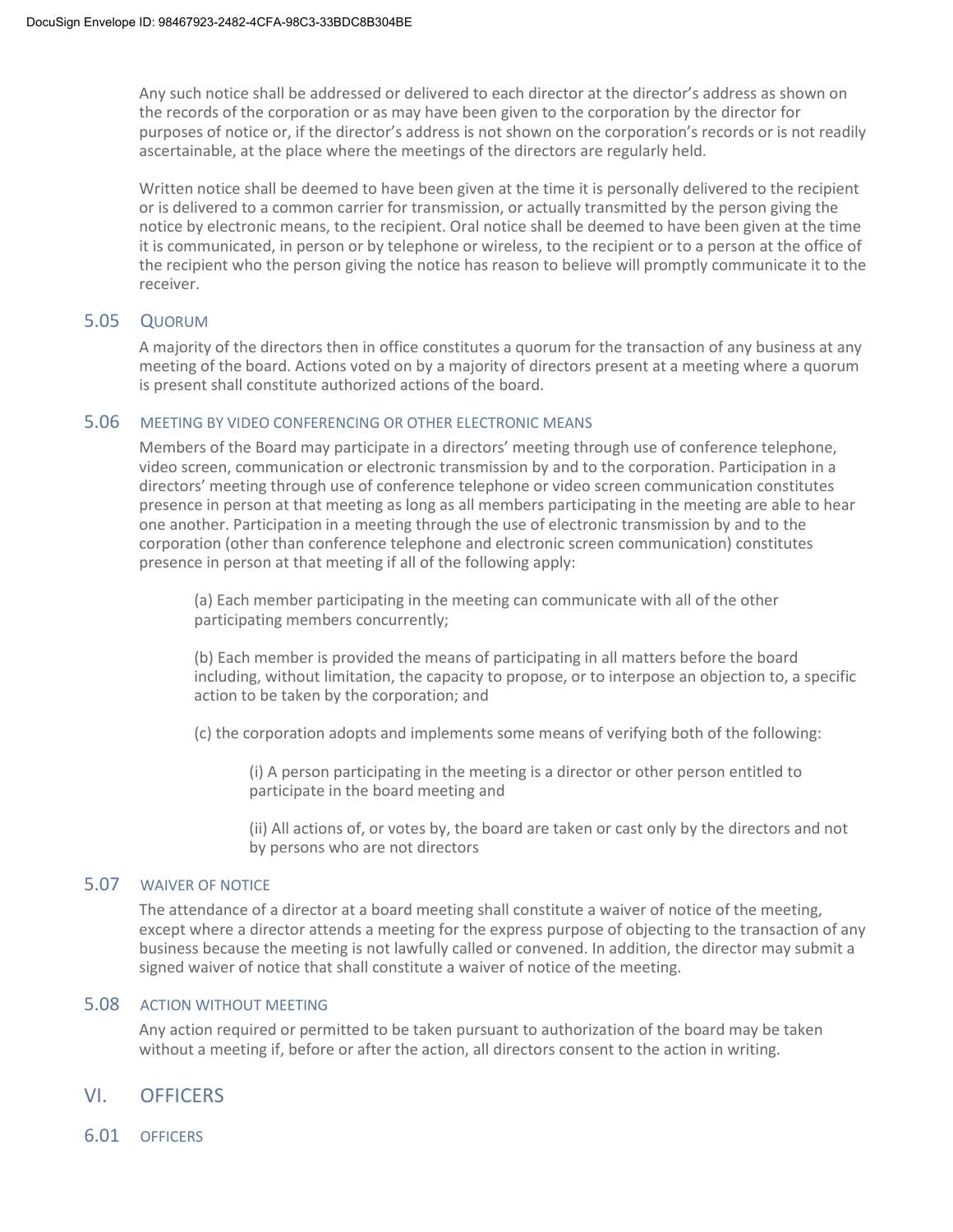The officers of the corporation shall be appointed by the board. The officers shall be an Executive Director, a President, a Vice President, a Secretary, and a Treasurer.

Two or more offices may be held by the same person, but such person shall not execute, acknowledge, or verify an instrument in more than one capacity if the instrument is required by law or by the executive director or by the board to be executed, acknowledged, or verified by two or more officers.

#### 6.02 ELECTION

The officers of the corporation, except officers elected or appointed in accordance with the provisions of Section 3, Section 5, or Section 6 of this Article, shall be chosen annually by, and shall serve at the pleasure of, the Board. Each officer shall hold office until his or her resignation, removal, or other disqualification from service, or until his or her successor shall be elected.

#### 6.03 SUBORDINATE OFFICERS

The Board may elect, and may empower the President to appoint, such other officers as the business of the corporation may require. Each such officer shall hold office for the period, have authority and perform duties as provided in these Bylaws or as the Board or appointing officer may from time to time determine.

#### 6.04 REMOVAL AND RESIGNATION

An officer appointed by the board, except officers elected or appointed in accordance with the provision of Section 6 of this Article, may be removed with or without cause by vote of a majority of the board. The removal shall be without prejudice to the person's contract rights, if any. Appointment to an office does not of itself create contract rights.

Any officer may resign at any time by giving written notice to the corporation addressed and sent to the Board, the President, or the Secretary, but without prejudice to the rights, if any, of the corporation under any contract to which the officer is a party. An officer's resignation shall take effect at the date notice of resignation is received by the addressee or at any later time specified in the resignation and, unless otherwise specified in the resignation, the acceptance of the resignation shall not be necessary to make it effective.

#### 6.05 VACANCIES

A vacancy in any office for any reason may be filled by the remaining members of the board by a majority vote.

#### 6.06 EXECUTIVE DIRECTOR

The executive director, once elected by the board, shall continue to serve at the pleasure of the board until the executive director's removal, resignation, or death.

The executive director shall be the chief executive officer of the corporation and shall have authority over the general control and management of the business and affairs of the corporation, subject to control of the board. The executive director shall have power to appoint or discharge employees, agents, or independent contractors, to determine their duties, and to fix their compensation. The executive director shall sign all corporate documents and agreements on behalf of the corporation, unless the executive director or the board instructs that the signing be done with or by some other officer, agent, or employee. The executive director shall see that all actions taken by the board are executed and shall perform all other duties incident to the office. This is subject, however, to the executive director's right and the right of the board to delegate any specific power to any other officer or employee of the corporation.

#### 6.07 PRESIDENT

The president shall preside at all meetings of the board and shall encourage and facilitate participation by all board members. The president shall regularly communicate with the executive director regarding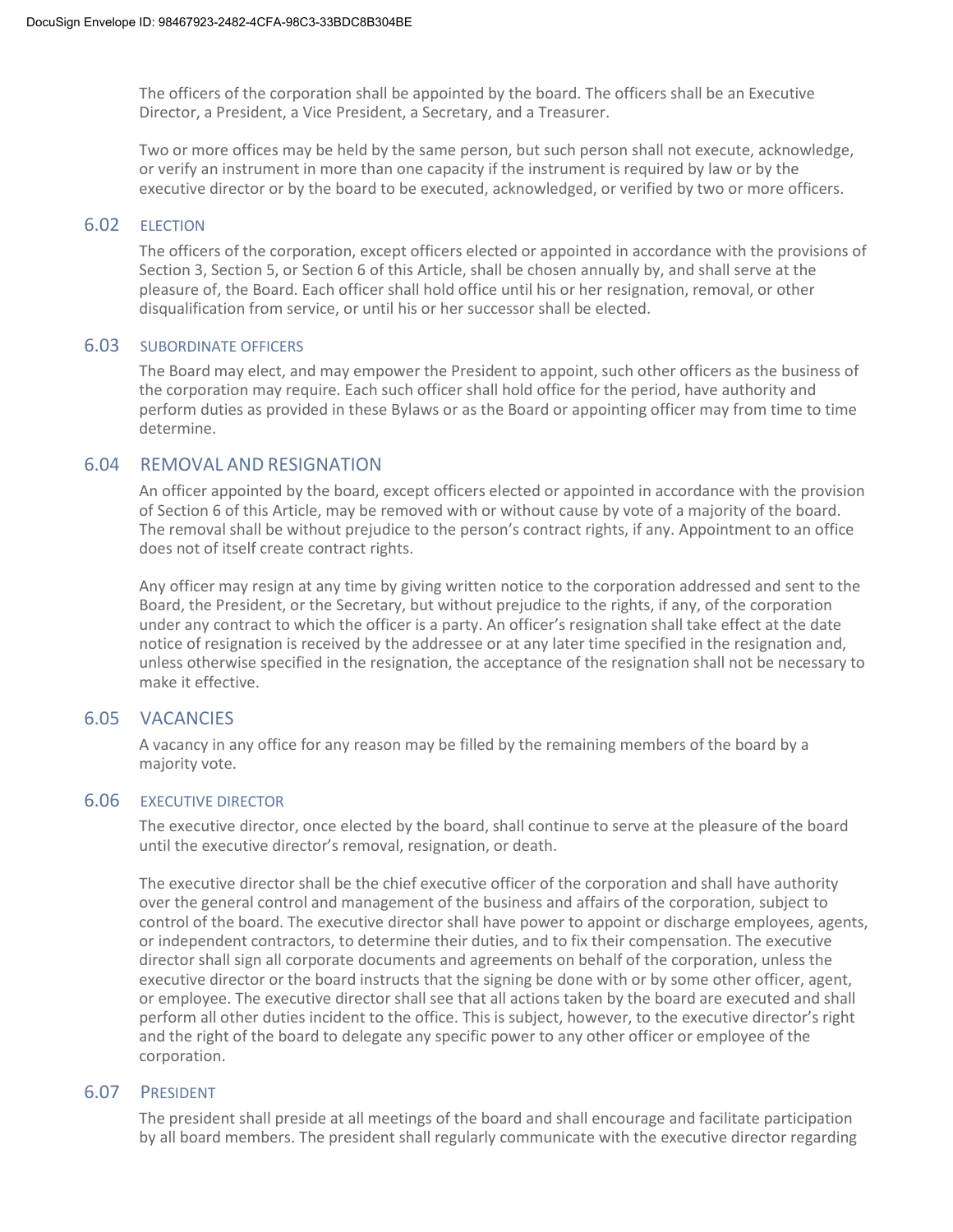agendas, appointments, finance, and fundraising or other organization-wide issues. The president shall ensure high ethical standards and demonstrate leadership for the organization. The president shall have other powers and duties prescribed for them by the Board.

#### 6.08 VICE PRESIDENT

In the absence or disability of the president, the vice president shall perform all the duties of the President. A Vice President so acting shall have all the powers of, and be subject to all the restrictions upon, the President. The Vice Presidents shall have other powers and perform other duties respectively prescribed for them by the Board.

#### 6.09 SECRETARY

The Secretary shall keep or cause to be kept, at the principal office or other place ordered by the Board, a book of minutes of all meetings of the Board and its committees, with the time and place of holding, whether regular or special, and if special, how authorized, the notice given of the meeting, the names of those present at Board and committee meetings, and the proceedings of the meetings. The Secretary shall keep, or cause to be kept, at the principal office or other place ordered by the Board the original or a copy of the corporation's Articles and Bylaws, as amended to date.

The Secretary shall give, or cause to be given, notice of all meetings of the Board and any committees of the Board required by these Bylaws or by law to be given, shall keep the seal of the corporation in safe custody, and shall have other powers and perform such other duties prescribed by the Board.

#### 6.10 TREASURER

The Treasurer shall make a report at each Board meeting. The Treasurer shall chair the finance committee, assist in the preparation of the budget, help develop fundraising plans, and make financial information available to Board members and the public.

#### VII. RIGHTS OF INSPECTION

Every director shall have the absolute right at any reasonable time to inspect and copy all books, records, and documents of every kind and to inspect the physical properties of the corporation of which such person is a director.

#### VIII. FEES AND COMPENSATION

When authorized by the board, a person shall be reasonably compensated for services rendered to the corporation as an employee, agent, or independent contractor, except as prohibited by these bylaws. The board shall be required to ensure that compensation matches the compensation offered by similarly situated nonprofit corporations and that any compensation arrangement be in writing, recording the individuals assenting to said compensation arrangement, and include all documentation used in the evaluation of said arrangement.

## IX. CONFLICT OF INTEREST

If a director or officer, or closely associated party, has a direct or indirect financial or personal interest in the act contemplated by the corporation or may have a potential conflict of interests, that officer or director must (i) inform the board of his or her interest, and (ii) abstain from any vote on the matter. The officer or director may, however, offer his or her opinion on the matter. The conflicted officer or director's presence may not be used to establish a quorum for the purposes of the vote on the conflicted matter.

## X. CORPORATE DOCUMENT PROCEDURE

No corporate documents (including stocks, bonds, agreements, insurance and annuity contracts, qualified and nonqualified deferred compensation plans, checks, notes, disbursements, loans, and other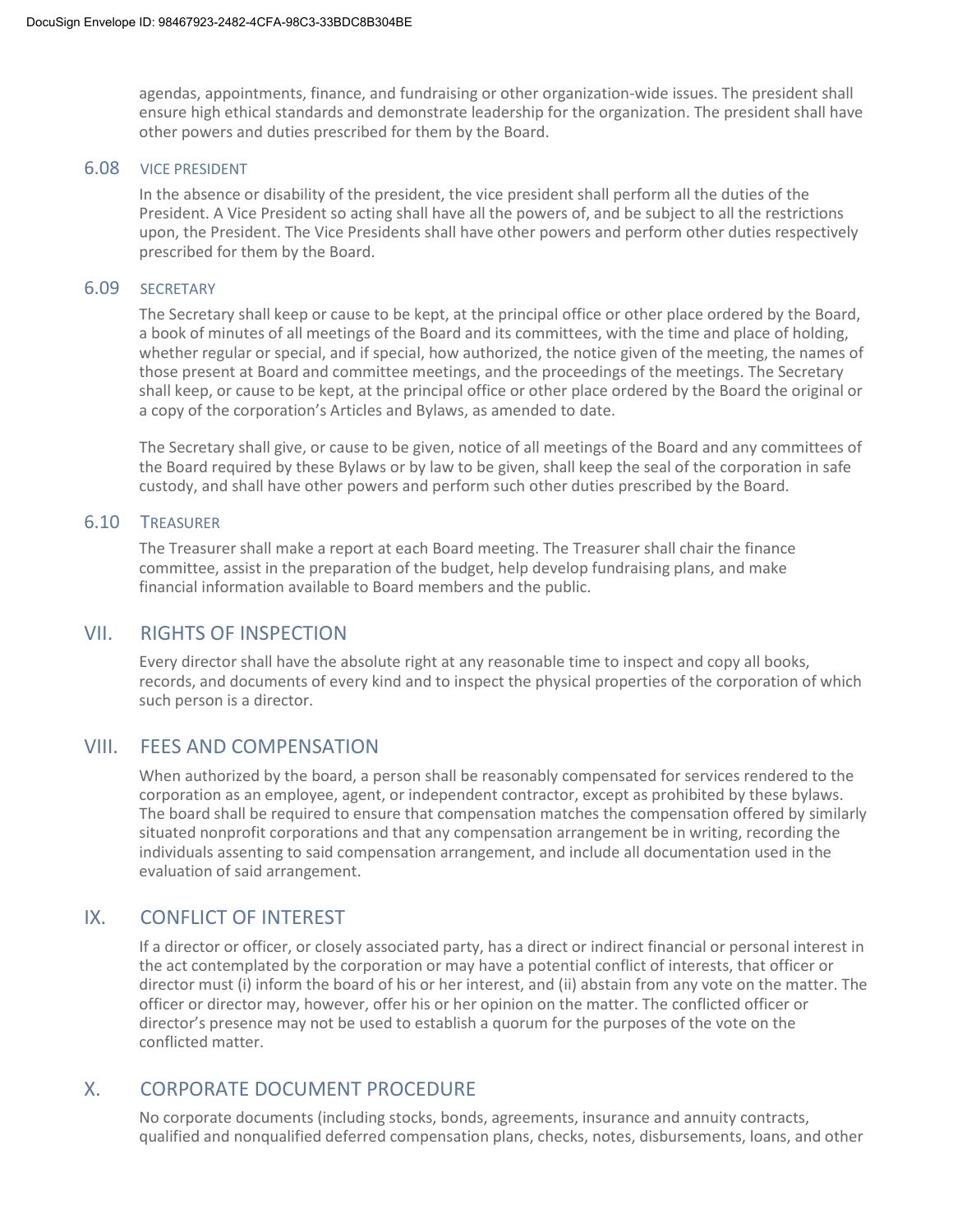debt obligations) shall be signed by any officer, designated agent, or attorney-in-fact unless authorized by the board or these bylaws.

#### XI. INDEMNIFICATION

The corporation shall, to the extent legally permissible, indemnify each person who may serve or who has served at any time as an officer, director, or employee of the corporation against all expenses and liabilities, including, without limitation, counsel fees, judgments, fines, excise taxes, penalties and settlement payments, reasonably incurred by or imposed upon such person in connection with any threatened, pending or completed action, suit or proceeding in which he or she may become involved by reason of his or her service in such capacity; provided that no indemnification shall be provided for any such person with respect to any matter as to which he or she shall have been finally adjudicated in any proceeding not to have acted in good faith in the reasonable belief that such action was in the best interests of the corporation; and further provided that any compromise or settlement payment shall be approved by a majority vote of a quorum of directors who are not at that time parties to the proceeding.

The indemnification provided hereunder shall inure to the benefit of the heirs, executors and administrators of persons entitled to indemnification hereunder. The right of indemnification under this Article shall be in addition to and not exclusive of all other rights to which any person may be entitled.

No amendment or repeal of the provisions of this Article which adversely affects the right of an indemnified person under this Article shall apply to such person with respect to those acts or omissions which occurred at any time prior to such amendment or repeal, unless such amendment or repeal was voted by or was made with the written consent of such indemnified person.

This Article constitutes a contract between the corporation and the indemnified officers, directors, and employees. No amendment or repeal of the provisions of this Article which adversely affects the right of an indemnified officer, director, or employee under this Article shall apply to such officer, director, or employee with respect to those acts or omissions which occurred at any time prior to such amendment or repeal.

#### XI. NON-DISCRIMINATION

The officers, directors, committee members, employees, and persons served by this corporation shall be selected entirely on a nondiscriminatory basis with respect to age, sex, race, color, height, weight, religion, national origin, ethnicity, nationality, sexual orientation, gender identity, marital status, disability, veteran's status, familial status, and political service or affiliation.

#### XII. TRANSPARENCY

To the extent allowable by law and with respect for the privacy rights of the officers, directors, committee members, employees, and persons served, the corporation shall endeavor to provide the public access to information necessary to assess and evaluate the work of the corporation.

#### XIII. FISCAL YEAR

The fiscal year of the corporation shall coincide with the calendar year.

#### XIV. AMENDMENTS

The board of directors at any regular or special meeting may amend or repeal these bylaws, or adopt new bylaws by vote of two-thirds of the directors, if notice setting forth the terms of the proposal has been given in accordance with any notice requirement for the meeting of the board.